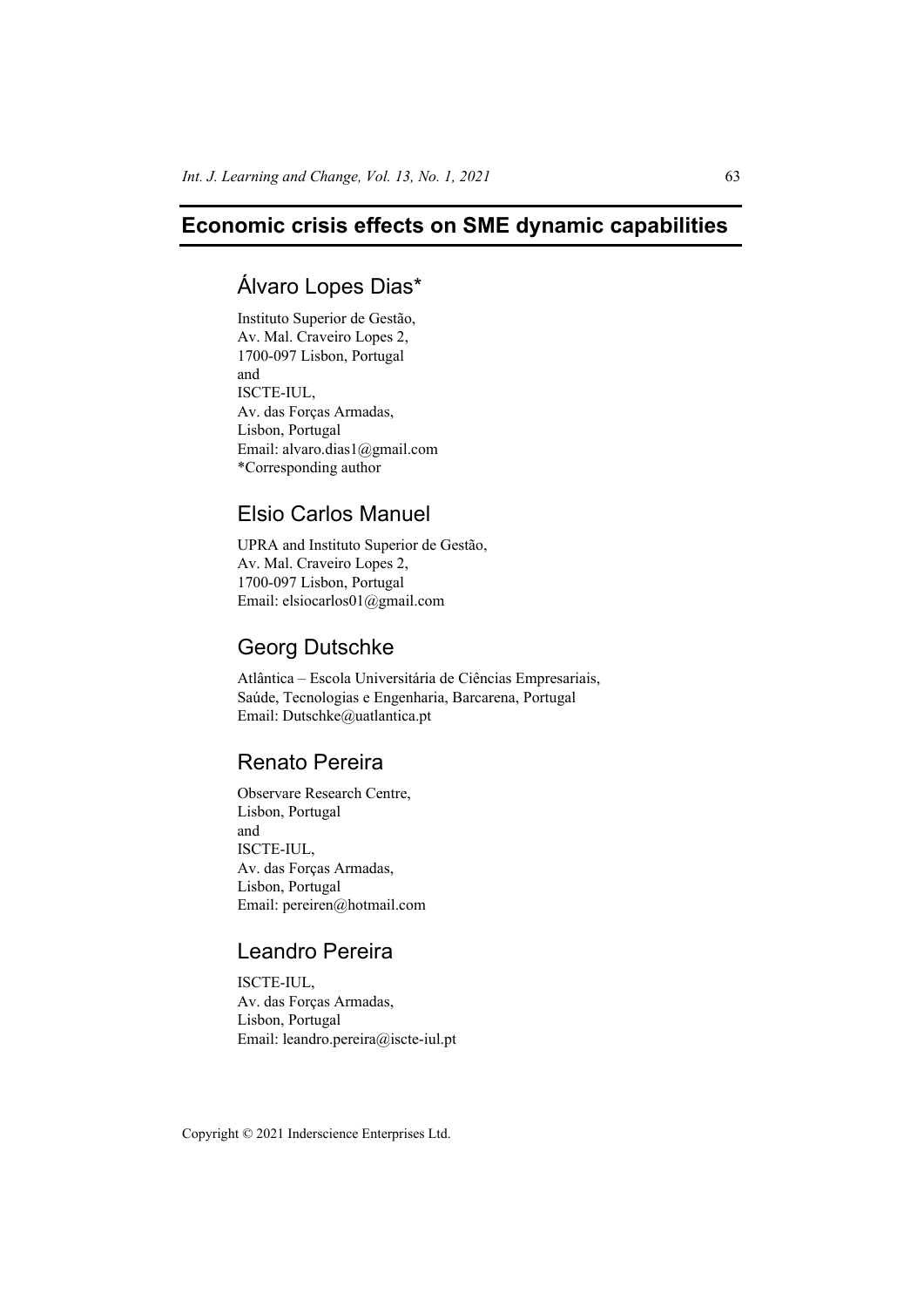#### 64 *A.L. Dias et al.*

**Abstract:** Based on dynamic capabilities theoretical framework, this research sought to understand the implications of the recent economic crisis on the capability of developing new products by Portuguese SMEs. Specifically, we assessed how this capability was affected by variables such as entrepreneurship, innovation capacity, the knowledge accumulation, and partnerships. The hypotheses were tested using two samples, one before the crisis, with 180 and another with 105 respondents, applied during the crisis (2012). Results reveal that during the crisis SMEs were more objective and effective in the use of their resources and capabilities. In particular, was found that during the crisis the entrepreneurship, innovation capacity, accumulation of knowledge and partnerships, have an impact on the capability of developing new products. Before the crisis, only entrepreneurship and knowledge accumulation have affected this capability.

**Keywords:** dynamic capabilities; economic crises; SMEs; entrepreneurship; innovation capacity; partnerships; knowledge accumulation.

**Reference** to this paper should be made as follows: Dias, A.L., Manuel, E.C., Dutschke, G., Pereira, R. and Pereira, L. (2021) 'Economic crisis effects on SME dynamic capabilities', *Int. J. Learning and Change*, Vol. 13, No. 1, pp.63–80.

**Biographical notes:** Álvaro Lopes Dias is a Professor of Strategy at Instituto Superior de Gestão and ISCTE-IUL, both in Lisbon, Portugal. He got his PhD in Management from Universidad de Extremadura, Spain, after an MBA in International Business. He has over 24 years of teaching experience. He has had several visiting positions in different countries and institutions including Brazil, Angola, Spain, Poland and Finland. He regularly teaches in English, Portuguese, and Spanish at undergraduate, master and doctorate levels, as well as in executive programs. He has produced extensive research in the field of tourism and management, including books, book chapters, papers in scientific journals and conference proceedings, case studies, and working papers.

Elsio Carlos Manuel is a Professor of Strategy at Universidade Privada de Angola. He is a PhD student in Management, MsC in Management and Ba in Management. He has over eight years of teaching experience. He is a Senior Consultant and Coordinator of several entrepreneurship programs in Angola.

Georg Dutschke holds PhD in Marketing and Management by the University of Seville. He is a Professor and researcher in Portuguese and Spanish universities, also conducting consulting and interim management projects. He has research papers, books and articles published in Portugal and abroad. In the past he has held managerial positions, having been director and manager in companies such as Nobre (Sara Lee Processed Meat), Pescanova Portugal, Angelini Portugal, Johnson & Johnson, Warner Brothers and Johnson Wax. The main areas of knowledge are strategic marketing, innovation and organisational happiness.

Renato Pereira is a Professor of Entrepreneurship and Innovation at IBS, Business School of ISCTE-University Institute of Lisbon and integrated researcher at Observare-UAL Research Centre, also in Lisbon, Portugal. He got his PhD in Management Science from Université Paris Dauphine, France, after which he received advanced training in Corporate Strategy at the MIT – Sloan School of Management, USA. He regularly teaches at undergraduate, master and doctorate levels, as well as in executive programs. He has produced extensive research in the field of management. He has been the Director of the Executive Master in Innovation Management.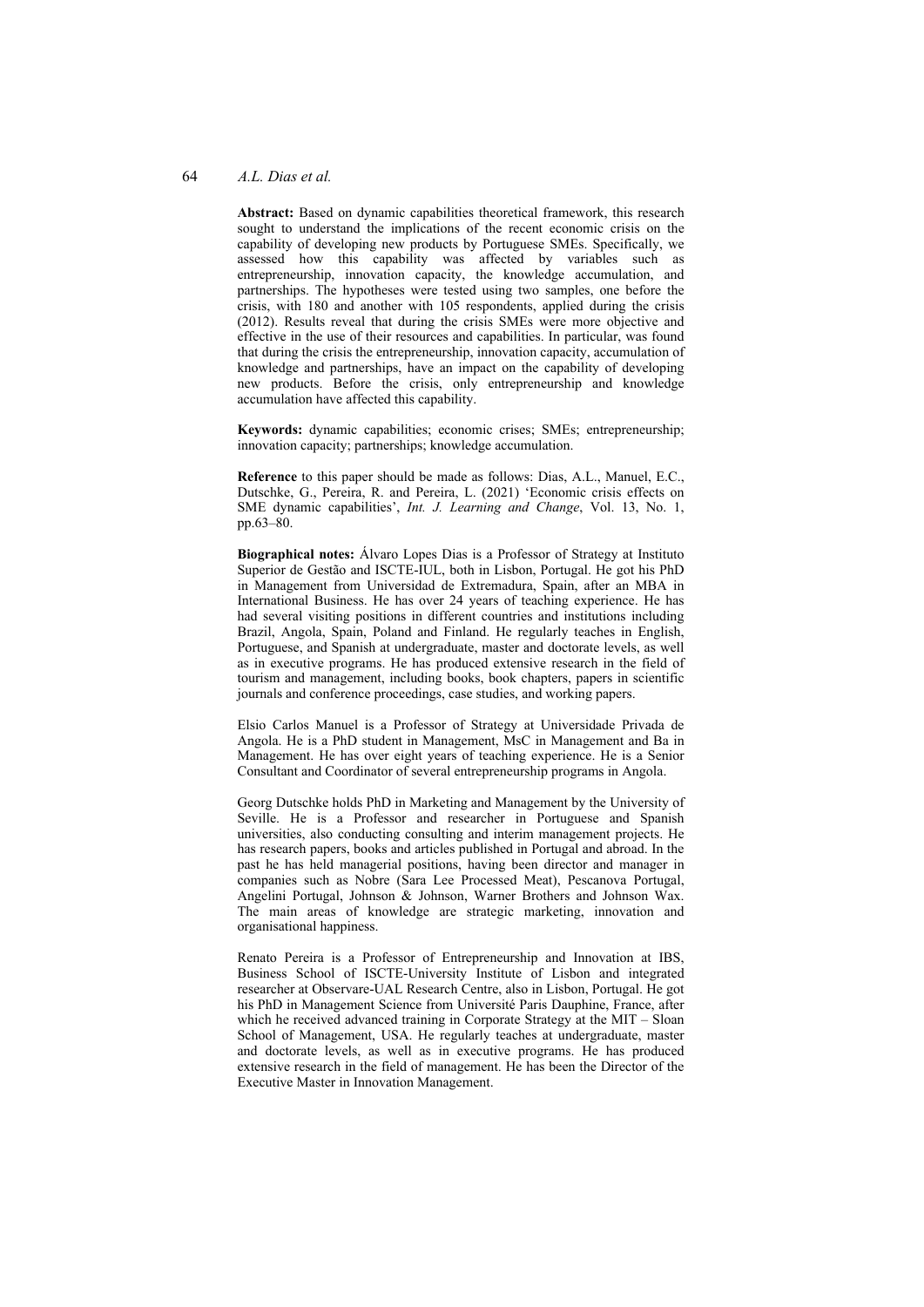Leandro Pereira is an Assistant Professor at ISCTE Business School in Lisbon and Director of Executive Master Programs and Project Management at INDEG-ISCTE. He has a PhD in Management, specialised in Project Management Field. He is the CEO of WINNING Scientific Management, a consultant company with hundreds of employees that manage more than  $50\text{M}\epsilon$ in their portfolio. He received a national distinction of the Best Team Leader in Portugal, an award from Best Team Leaders Association. He has seven books written about 'Value Creation'.

## **1 Introduction**

In the short term, the economic crisis has dramatically reduced the interest of companies to invest in innovation (Archibugi et al., 2013). However, while in most of the companies, innovation investment decreased as a result of the economic crisis, a minority chose to do exactly the opposite, increasing their expenditure on innovation (Stadler et al., 2013). Other authors look to practices of companies that follow an 'innovative behaviour', before and during the economic recessions (Kanerva and Hollanders, 2009). These authors, by analysing the data of innobarometer for Europe, found no association between the size of the company and the reduction of investments, in line with the results obtained by Antonioli et al. (2010) which demonstrate that most innovative SMEs are comparable to large firms during economic crisis situations. Kanerva and Hollanders (2009) studies also demonstrate that most innovative enterprises keep on investing in innovation, also, during the economic crisis.

In addition, when more young companies are facing issues in their internationalisation processes, they tend to reduce expenditure in innovation but, also, to look for new opportunities by encouraging entrepreneurship processes within the company (Filippetti and Archibugi, 2011) and to maximise partnerships potential (Glattstein and Lei, 2014).

This research theoretical framework is supported by the resources based view theory (RBV). This approach is amplified, in its evolutive perspective, by dynamic capacities perspective (Blome et al., 2013) and aims respond to a lack identified in the literature. Macher and Mowery (2009) consider that although there is a strong theoretical and conceptual progress in the field of dynamic capabilities, to understand the basis for a sustainable competitiveness, there is a lack of studies developed in crisis contexts.

Easterby-Smith and Prieto (2008) consider that there are few empirical studies identifying the interaction of mutual reinforcement between knowledge management and dynamic capabilities. "The lack of explicit connection that we noticed between dynamic capabilities and knowledge management can be related to the distributed nature of the adoption of strategies in the business community" (p.245).

This subject is particularly relevant in Portuguese context, as the economic crisis has strongly contributed to the bankruptcy and loss of competitiveness of a significant number of Portuguese companies, being SMEs those more affected. Although the theoretical field of RBV and dynamic capabilities has been the subject of a vast field of empirical research (e.g., Danneels, 2008; Ambrosini, et al., 2009; Cabanelas, et al., 2013) to our best knowledge, research on the effect of the crisis on competitive factors still needs further investigation. Previous research addressed specific topics during crisis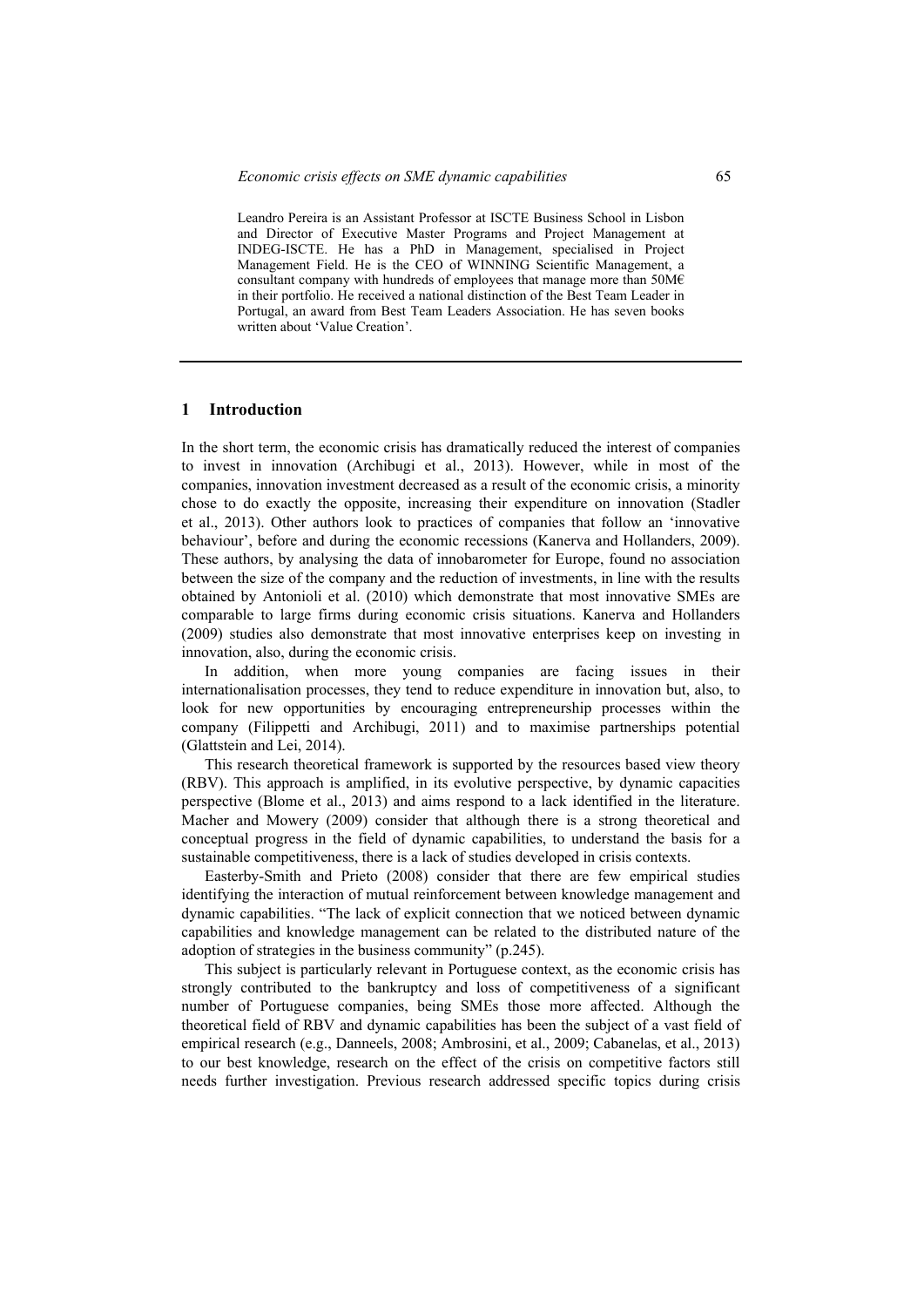periods. Glattstein and Lei (2014) analysed the role of partnerships on financial intermediaries. Archibugi et al. (2013) studied the effect of economic crisis on firm's innovation investment and Filippetti and Archibugi (2011) on the national innovation systems. Yang and Hsieh (2013) focused on the organisational knowledge and resource mobilisation.

Dynamic capabilities have direct influence in the development of competitive advantage, and contribute to the achievement of sustainable competitive differentiation, allowing, this way, companies to overcome their competitors (Eisenhardt and Martin, 2000; Teece, 2007). The achievement of higher levels of performance requires the development of new products, processes and the implementation of new organisational business models (Teece, 2007). Then, will be important for this research to understand the implications of dynamic capabilities for new products development.

## **2 Theoretical framework**

The entrepreneurial competitiveness is an important subject, brought to the academic debate by Porter (1980, 1985). However, this author perspective presents some limitations due to his strategy approach be based just on the market, neglecting the company characteristics, as suggested by the resources based vision theory (RBV) (Barney, 1991; Prahalad and Hamel, 1990; Grant, 1991; Wernerfelt, 1984). This theory emerges as an alternative, and by being centred in the company, provides a framework for the development of competitive advantage. In its initial approaches, RBV focuses attention on the heterogeneity of resources as they represent the origin of its strengths and weaknesses (Barney, 1991; Wernerfelt, 1984). In this understanding Powell (1992), Bates and Flynn (1995) consider that RBV is based on the generation of a sustainable competitive advantage and on the economic value of resources, which must be unique, difficult to imitate, not easily replaced and obtained in the market. Thus, the RBV is based on the acronym VRINA (the resources should valuable, rare, inimitable, non-substitutable and adaptive). Later, other researchers have focused on the configuration of the resources (cf. Eisenhardt and Martin, 2000; Teece, 2007). In fact, the simple existence of heterogeneous resources may not be sufficient to justify competitive differentials between companies. The difference is most the result of how the resources and capabilities are developed, configured and operated (Allred et al., 2011). Once assured VRINA characteristics, companies must strategically develop their resources and capabilities, allow the maximisation of its competencies and distinctive features, in the best possible way, so to create a sustainable competitive advantage (DeSarbo et al., 2006). This approach may be understood in its dynamic (Chaharbaghi and Lynch, 1999).

The research on dynamic capabilities is rooted in RBV (Macher and Mowery, 2009) is having an increasing number of contributions since Teece et al. (1997) basilar article allowed the affirmation of this concept in the international panorama of research. Is a research subject with rapid evolution (Oliver and Holzinger, 2008) and well established in the researchers' agenda (Zahra et al., 2006).

Among those several studies published on this subject, some authors have been criticising the dynamic capabilities approach as uncompetitive, vague or tautological (Williamson, 1999; Kraatz and Zajac, 2001). This originates the responses of those academics defending this approach (among others, Eisenhardt and Martin, 2000).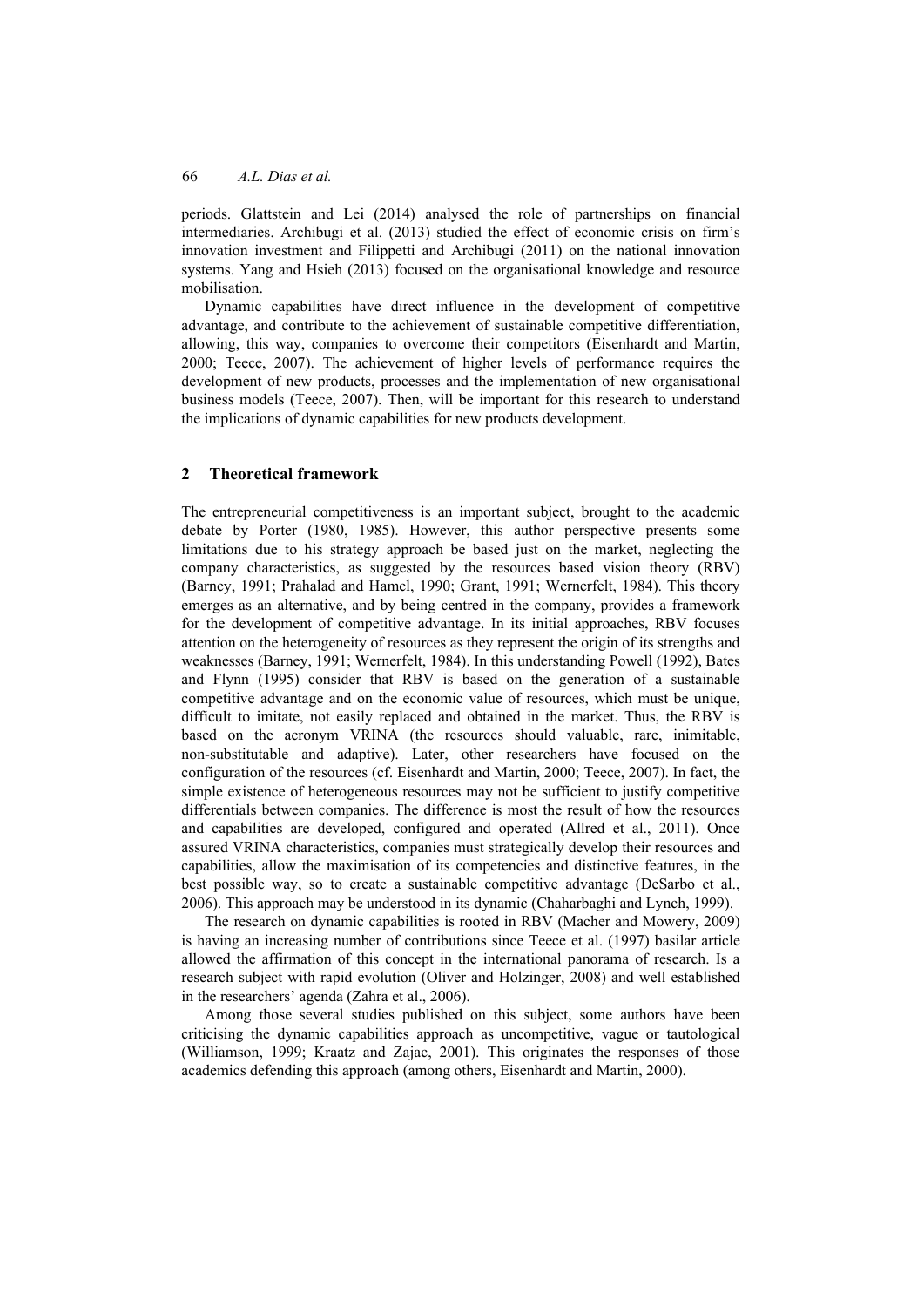The dynamism explanation has different approaches (e.g., evolutionary economy). However, the dynamic capabilities management theoretical relevance is related to the sustainability and competitive advantage in rapidly changing environments (Teece et al., 1997; Zahra et al., 2006). Teece (2007) consider dynamic capabilities as "the capacity of a company to integrate, build and reconfigure internal and external expertise to face contexts that change rapidly" (p.516). For such, can be materialised through processes or routines, allowing to combine, transform or renew the resources of an organisation in new strengths and in accordance with markets evolution (Eisenhardt and Martin, 2000). Based on VBR, the dynamic capabilities approach assumes that most valuable capabilities are those unique to each company, and developed over time. Are not able to be acquired in the market (Makadok, 2001) and resulting from an evolution, on the basis of the evolution of decisions and of lifelong learning time (Ambrosini et al., 2009).

In the field of capacities resource reconfiguration, dynamic capabilities play an important role (Teece et al., 1997; Eisenhardt and Martin, 2000; Winter, 2003). Zahra et al. (2006, p.912) "distinguish substantive capabilities (used to solve a problem or obtain a result) from the dynamic ability to change or reconfigure existing substantive capacities, which we denominate as the dynamic capabilities of the company." Dynamic capabilities are the nuclear factors of change on the basis of the organisation's resources (Winter, 2003), capabilities of highest level promoting the changing in common capacities or substantive capabilities (Zahra et al., 2006). Eisenhardt and Martin (2000) they use the term capacities, Zollo and Winter (2002) refer dynamic capabilities as being routines dedicated to the modification of the operational routines. Danneels (2008) uses the term second-order competencies because their ability to build new skills. The same author defines dynamic capabilities as the competence to build new skills, based on the looming that the accumulation of new resources allows new organisational competencies, being this form of organisational learning, suggesting a connection between the evolution of dynamic capabilities and mechanisms of learning (Zollo and Winter, 2002).

Eisenhardt and Martin (2000) have enumerated several dynamic capabilities, among others, routines of product development, strategic decision making, routines for replication and negotiation.

For the purposes of this research, we will adopt the specification of Macher and Mowery (2009). These authors consider dynamic capabilities to include the strategic and organisational processes, namely, the development of products, strategic alliances, entrepreneurship, innovation and knowledge management.

In this study we aim to confirm five hypotheses:

H1: The higher the entrepreneurial capacity, the greater the capacity for development of new products.

According to Stevenson and Jarillo (1990) the economic crisis enhances the ability of companies to develop strategies and search of new opportunities. For Shane and Venkataraman (2000) entrepreneurship must have two complementary approaches: the path of opportunities and the existence of the organisation of individuals with entrepreneurial skills.

For Newey and Zahra (2009) the need to develop dynamic capabilities is more urgent when the operational capacities react to a rigid form before 'exogenous shocks' as economic crises. According to these authors, depending on the sector of activity, the cycles of interaction between dynamic capacities and the operational, allows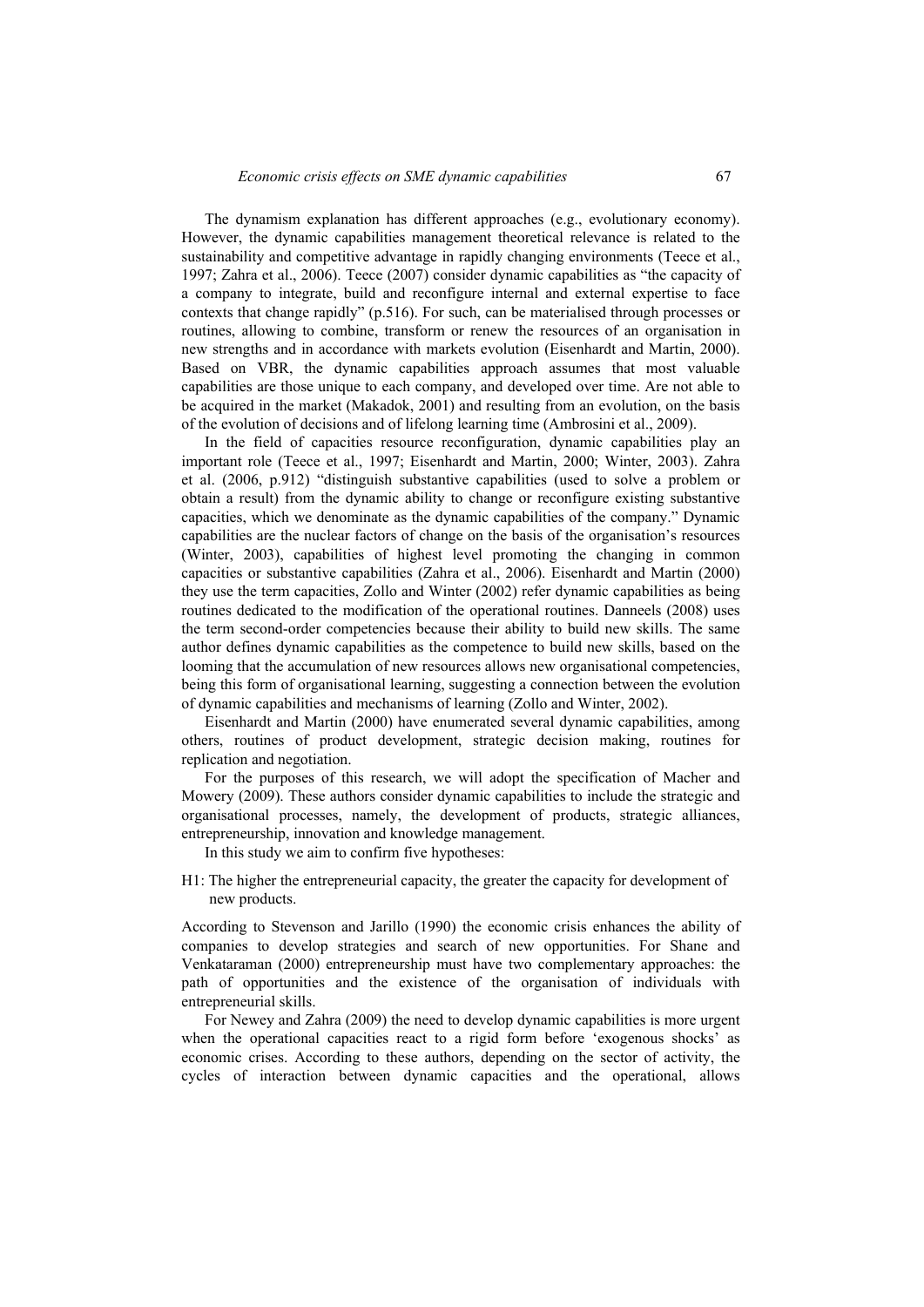reformulating the organisational routines and the implementation of new strategies. In fact, the role of the knowledge and individual skills, are crucial to the organisational strategy (Barney, 1991). Wright et al. (1994) added the motivation to this catalogue of competencies. Later, Dabu (2008) specified the need to consider also the entrepreneurship, completing the proposal of Barney (1991). In this context, the entrepreneur role in a business context is related to the knowledge creation and other competencies, contributing, positively, to the identification and exploitation of new business opportunities (Davidsson and Honig, 2003).

The role of entrepreneurship, in the social and economic development, is essential in the new products development process and production (Zott and Amit, 2007). These business processes can occur at the individual levels, team, organisation, inter-organisational or sectorial (Hoskisson et al., 2011). The development of strategies based on inter-organisational cooperation (networks or alliances), the connection to higher education institutions, the access to venture capital and the way the country stimulates the entrepreneurship, are key factors to assess new business opportunities (Hoskisson et al., 2011). For Chadwick and Dabu (2009) dynamic capacities resulting from the way, ventures act when working in environments of uncertainty. The entrepreneurial businesses with an open-minded approach, creates, define and exploit new opportunities, allowing organisations gain value and be ahead of competitors (Zahra et al., 2006). Whereas entrepreneurship may be considered as a process through which the individuals exploiting new opportunities (Stevenson and Jarillo, 1990), we may understand that the way opportunities are perceived by the entrepreneur, allows a better or worse evaluation of the competitive changes within a sector, influencing the launch of new products (Hoskisson et al., 2011).

H2: The greater the innovative capacity, the greater the capacity for development of new products.

In competitive markets, the capacity to innovate is essential for the organisation competitiveness. Macher and Mowery (2009) refer that R&D practices are key for the organisation's sustainability, in particular in the new product development process. According to these authors, the existence of suitable procedures together with best practices in organisational behaviour and the management of information technology are the basis for the organisational learning. Essentially, by having an effective integration between new knowledge creation and codification, based on the formal mechanisms of learning and assimilation (Zollo and Winter, 2002), becomes possible a better sharing of encoded knowledge throughout the organisation. Those organisations with more agile and flexible structures may have an advantage in contexts of constant change, and, this way, to profit from new market opportunities (Stadler et al., 2013). In more traditional sectors of activity, during the economic crisis period, there is a tendency for organisations to suspend, or even abandon, ongoing innovation projects, as a way to reduce costs. This will contribute to the organisation weakness (Stadler et al., 2013).

A way of circumventing the risks and the investment associated with the innovation is the establishment of alliances, which according to Jiang et al. (2010) allow

- 1 The sharing of complementary skills, costs, and risks, so to reduce projects costs and uncertainty.
- 2 The access or acquisition of the capabilities and knowledge necessary for the pursuit of innovation.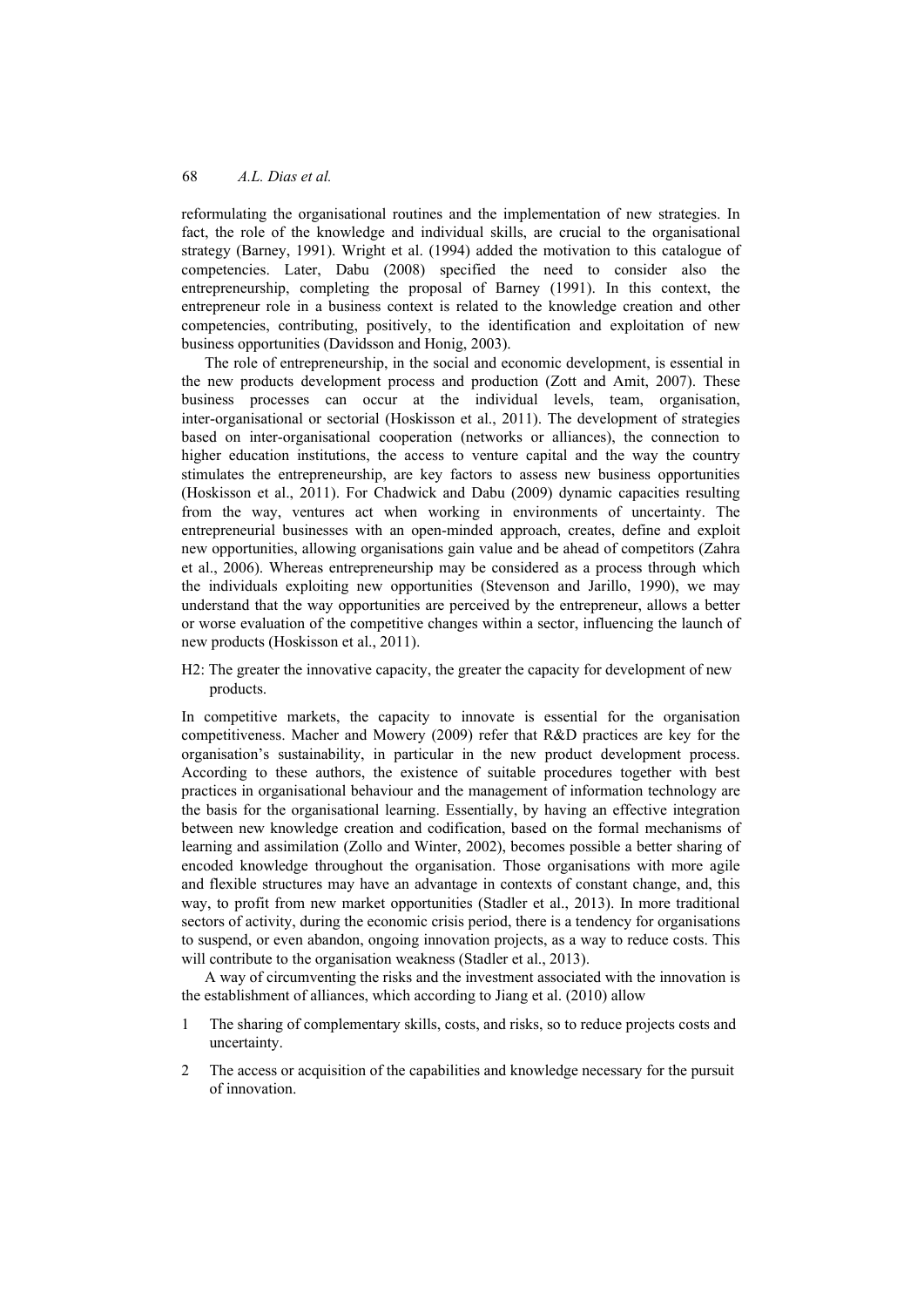For Jiang, et al. (2010) a higher intensity of the alliance is positively associated with higher rates of growth and survival, as well as to higher levels of innovation.

Depending on the level of innovation wanted, there are diverse possibilities of partnerships, that could be between big multinationals companies, public and private companies, and between companies and non-profit organisations such as universities and government entities (Jiang et al., 2010). Due to the uniqueness of each company, partnerships arising from different sets of resources and capabilities (Barney, 1991). In the case of non-profit organisations, universities and government entities alliances, they may provide access to new research, enabling access to new knowledge that, in a medium term, may allow the company supplant their competitors (Santoro and Chakrabarti, 2002). These innovation partnership possibilities allow limiting the risk of dependence but increases the requirement of coordination that not all the smaller firms have (Jiang et al., 2010).

Innovation is essential for competitiveness, not only, but also, during economic crisis periods. In the dynamic capacities context, the linkage between innovation and the development of new products involves the introduction of organisational routines specifically for the process of innovation management (Pavitt, 2005), be developed internally (organic development) or the result of partnerships (external development).

The development of dynamic capabilities implies the establishment of active approaches related to innovation (Macher and Mowery, 2009) considering the following hypothesis:

H3: The higher the ability of knowledge accumulation, the greater the capacity for development of new products.

According to Macher and Mowery (2009) the accumulation of knowledge is the process by which the organisations determine the effectiveness of certain organisational approaches and communicate this information to the entire organisation. These authors argue that two approaches should be considered: multifunctional teams (working groups); joint development of people and of knowledge.

The competitive development based on the accumulation of knowledge considers the principle of co-evolution as a central dynamic capacity for knowledge management (Easterby-Smith and Prieto, 2008). This principle of co-evolution is particularly relevant in this study since there is a path of dependencies that must be considered by the organisations to harden their sources of competitive advantage to resist in economic crises (Helfat and Peteraf, 2009).

The principle of co-evolution is also important due to the accumulation of knowledge and innovation. Stadle et al. (2013) analysed high innovative organisations noting persistence is an important characteristic. Newey and Zahra (2009) consider that organisations need to be able to recognise the strategic value of new knowledge, now how to assimilate and apply in new business, either through the development of new products or by managing the current portfolio. Specifically, organisations should be able to develop four key competencies on knowledge: acquisition, assimilation, processing and exploitation.

The ability to learn allows organisations to overcome the crises more effectively. Yang and Hsieh (2013) argue that crises do not repeat for same reasons. So, a specific solution for one crisis may not be able to be applied directly in another one, implying the ability for radical changes in the organisational routines.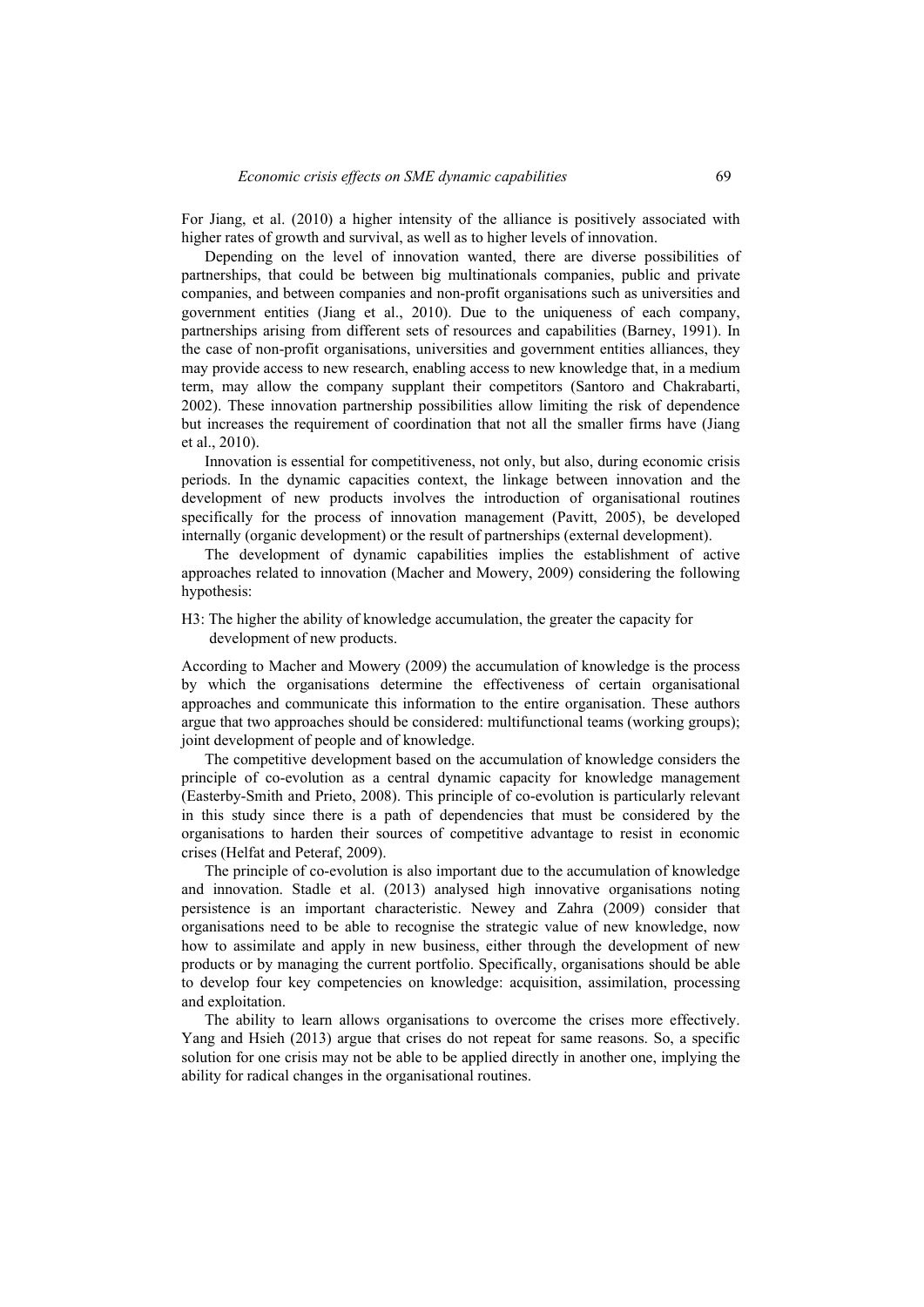Individuals are crucial in the accumulation of knowledge. It is through the development of routines and collective abilities, that organisations may achieve sustainability and competitive advantages in VBR (Barney, 1991). However, the dependency from individuals takes some risk, since there are negative competitive consequences due to loss of key employees to the competition when key employees leave for competitors (Aime et al., 2010).

In the context of crisis, the possession of knowledge relevant to the business becomes essential for the dynamism, since organisations tend to base their competitive performance in the way the current knowledge is used (Haas and Hansen, 2004). The knowledge depends on the circumstances of each task, suggesting the importance of including a dynamic looming in how is managed, shifting the emphasis from the acquisition of resources to the optimisation of the one existing (Grewal and Slotegraaf, 2007).

According to this framework, the accumulation of knowledge and learning represent essential processes for competitiveness in times of crisis, encompassing activities such as creation, development, retention and the transfer of knowledge (Chiva, 2005; Easterby-Smith and Prieto, 2008). The accumulation of knowledge is a dynamic process of strategic renewal, involving the normal tension between the creation of new knowledge (exploration) and use the existing knowledge (exploitation) (Crossan et al., 1999). In both situations, the accumulation of knowledge process may result from partnerships, merger or acquisitions, or the recruitment of qualified staff, in what Zahra and George (2002) classified as 'absorption capacity'. Can also result from organic growth by implementing diverse mechanisms for intra-organisational knowledge sharing (Tsai, 2002).

In this vision, the accumulation of knowledge is fundamental for the development of competitive capacity, in particular, through the development of new products. So, the following hypothesis should be considered:

H4: The greater the degree of partnerships development, the greater the capacity of new products development.

Eisenhardt and Martin (2000) consider that dynamic capabilities are the result of concrete strategic and organisational processes, as partnerships, that create competitive advantages for organisations, especially in dynamic markets, through the development creating value strategies. The organisations use partnerships to accumulate knowledge and resources, start new ventures and enter into new market segments (Hoskisson et al., 2011).

Access to resources is essential to achieve competitive advantage (Allred et al., 2011). However, is not sufficient, since it is key to ensuring the effective management and exploitation of these resources so to create unique capabilities (Barney, 1991; Teece et al., 1997). The resources reconfiguration not always depends on from internal sources and may be a result of establishing partnerships (Eisenhardt and Martin, 2000). In fact, the analyses of the relevant literature on this subject, reveals that the terms as 'coordinate', 'combine' and 'integrated' are essential to the resources and capabilities approach (Barreto, 2009). This suggests that organisations must develop partnerships (Allred et al., 2011). The use of partnership allows develop new business and reach new markets, through the abolition of resources gaps and the development of complementarities with partners, motivating higher levels of corporate entrepreneurship. (Hoskisson et al., 2011).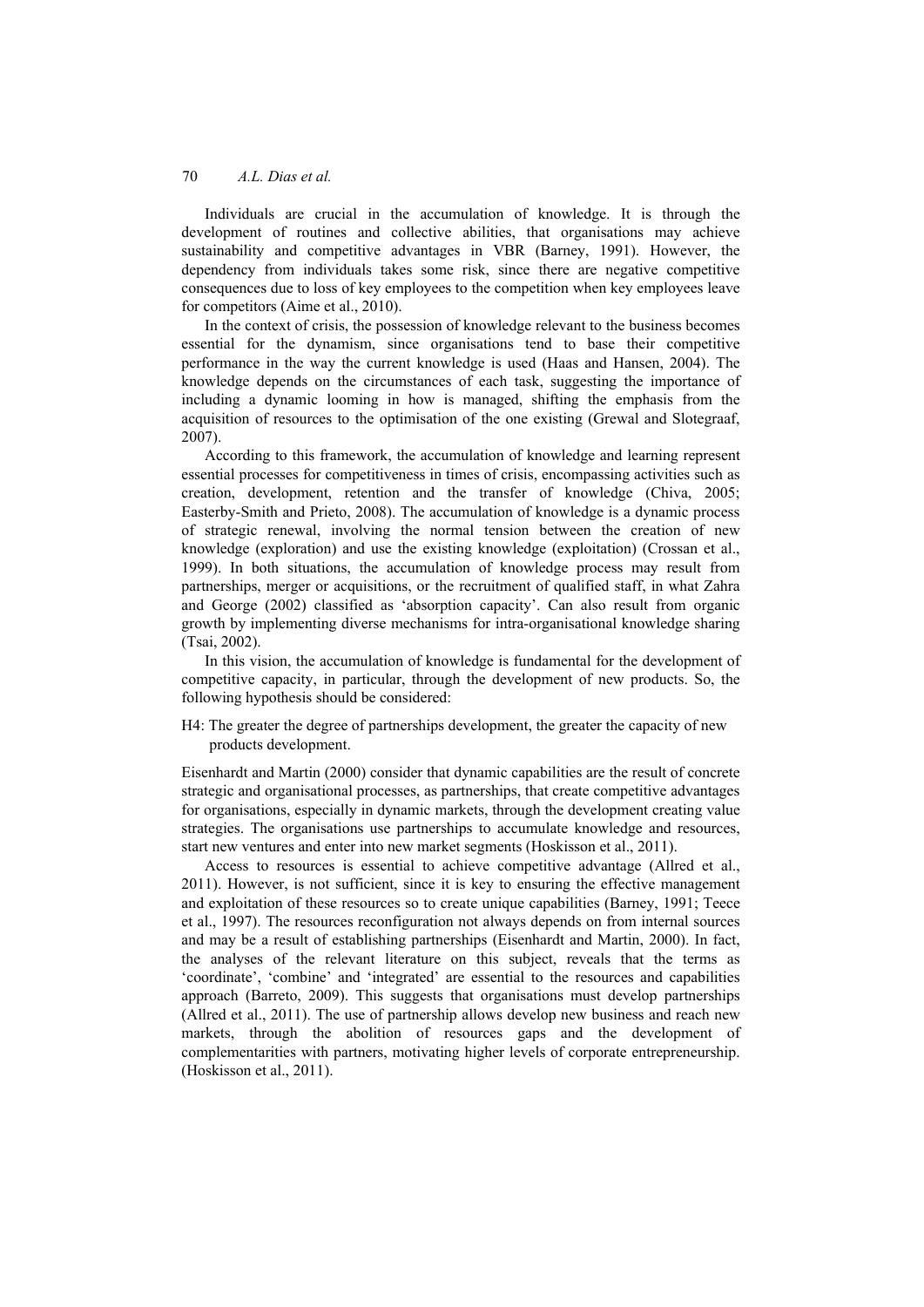The studies presented by Glattstein and Lei (2014) demonstrate that those organisations establishing more partnerships are able to develop additional dynamic capabilities. These authors refer that organisations developing partnerships may even profit from economic crisis periods to strengthen their capacities. Also enables the development of unique competitive advantages, not easy to replicate, since partnerships combining various complementary competencies (Wang and Wei, 2007). During adverse contexts to consider partnerships as strategic, allows the accumulation and the use of resources to boost competitiveness, but, with the constant need of monitoring the relationship (Sirmon et al., 2007).

Partnerships are developed to access resources that are not available internally. But, it is not always possible to consider that these new resources may start being an integral part of the company's internal resources (Cui et al., 2010). Managers should consider the internal development of resources as an alternative (Cui et al., 2010).

For Hoskisson et al. (2011), due to the small nature of SME's, it is not always possible to develop internally the resources needed to profit from new business opportunities. In these cases, partnerships could be the solution to obtain external resources (Madhok and Tallman, 1998). This is one of the reasons why networks of collaboration are being increasingly understood as an important element of entrepreneurship (Hoskisson, et al., 2011).

Cui et al. (2010) consider that the establishment of multiple connections between partner companies enhances the level of collaboration and the accumulation of experience, leading to the development of inter-organisational routines and the absorption of new knowledge

By resuming the literature reviewing, we may say that the development of partnerships is fundamental for organisations to access new resources and complementary skills, providing access to new markets and/or new products. Also, the implication of partnerships in the entrepreneurship and innovation. For these reasons, we believe that partnerships are essential for SME's to overcome situations of economic crisis, and the following hypothesis could be stated:

H5: There are significant differences between the companies in the context of crisis and those operating in a favourable environment in how dynamic capabilities affect the capacity for new products development.

This last hypothesis aims to understand if the reflections made in the previous sections may vary during economic crisis situations when compared to contexts of stability. It is possible that companies, during the crisis period, may adopt different strategies (Stadler et al., 2013).

### **3 Method**

First, a literature review was performed based on search words as 'entrepreneurship', 'knowledge management', 'alliances team' and 'innovativeness'. The conceptual model was developed subsequently as the basis for the questionnaire construction. This was based on the collection of measurement instruments available in the bibliography.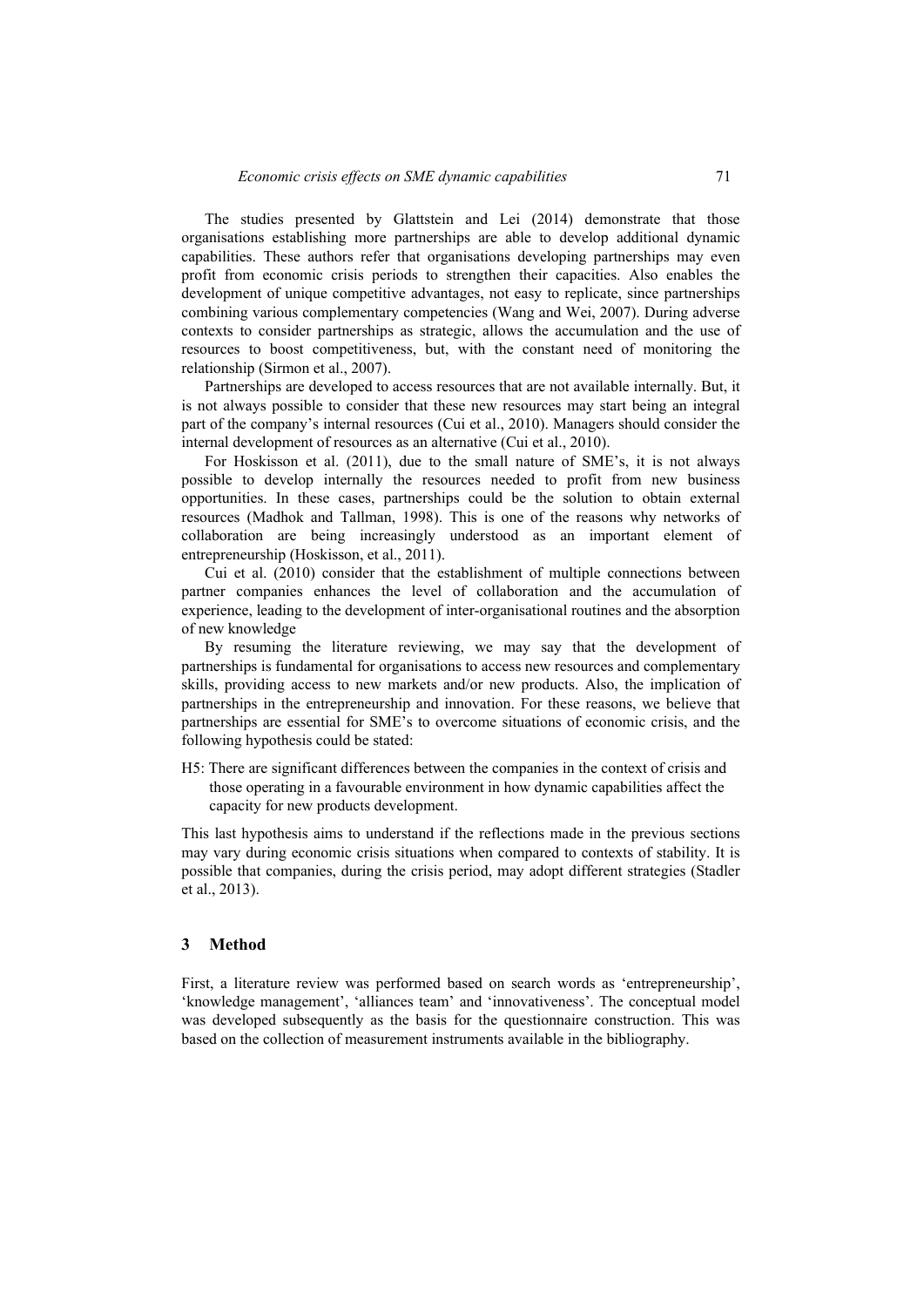The questionnaire was pre-test by four entrepreneurs aiming to validate questions meaning and identifying response difficulties. On the basis of the comments received, a final version was developed.

Since was intended to evaluate the impact of the economic crisis in the organisations, a longitudinal study was conducted. As such, the questionnaire was first applied in 2009, in Portugal, in paper format, distributed in hand or sent by email, during a period of three months. The same questionnaire was applied, the second time in 2015 (after Portuguese economic crisis), with the same procedure, during a period of two months. The confidentiality was guaranteed. On both cases, a convenience sample was obtained using snowball method.

The operationalisation of variables considered in the conceptual model was achieved by using a Likert scale of 5 points ( $1 =$  much worse;  $5 =$  much better). The questionnaire is presented in Appendix 1.

The entrepreneurial capacity was measured by using the model proposed by of Hult et al. (2003) with four questions aim to valuate the organisation pro-activity, innovation time to market, projects pioneering when compared to competitors and the responsiveness among other organisations/stakeholders.

The innovation capacity was measured by using the model proposed by Tanriverdi (2005) with five questions aim evaluate the innovation time of acceptance, the generation of innovative ideas for products and services and the encouragement for innovation.

Tanriverdi (2005) model was also used to measure the accumulation of knowledge. In this case with twelve questions aim to valuate the integration of relevant knowledge in the organisation, the integration of knowledge from customers and the transfer of relevant knowledge to business practices.

| 2009 sample $(N = 180)$     | $\%$ | 2015 sample $(N = 105)$     | $\%$ |
|-----------------------------|------|-----------------------------|------|
| Dimension                   |      |                             |      |
| Less than nine employees    | 16%  | Less than nine employees    | 15%  |
| $10 - 49$ employees         | 22%  | $10-49$ employees           | 17%  |
| $49 - 99$ employees         | 27%  | 49–99 employees             | 35%  |
| More than 100 employees     | 35%  | More than 100 employees     | 33%  |
| Number of years of activity |      | Number of years of activity |      |
| Less than three years       | 15%  | Less than three years       | 12%  |
| $3-5$ years                 | 25%  | $3-5$ years                 | 23%  |
| $6-10$ years                | 27%  | $6-10$ years                | 31%  |
| More than 11 years          | 33%  | More than 11 years          | 34%  |

**Table 1** Sample characteristics

To measure partnership was used the model proposed by Kale et al. (2000) with five questions aim to valuate the partnership support based on mutual trust or personal friendship and the level of interaction between the partners.

Finally, the development of new products was measured by using the model proposed by Kusunoki et al. (1998) with eleven questions aim to valuate the creation of products or concepts lead time, the improvements in production technologies, among others.

Target population was managers of Portuguese SMES from Lisbon and other regions in centre of the country. Was considered a convenience sample, having been surveyed, in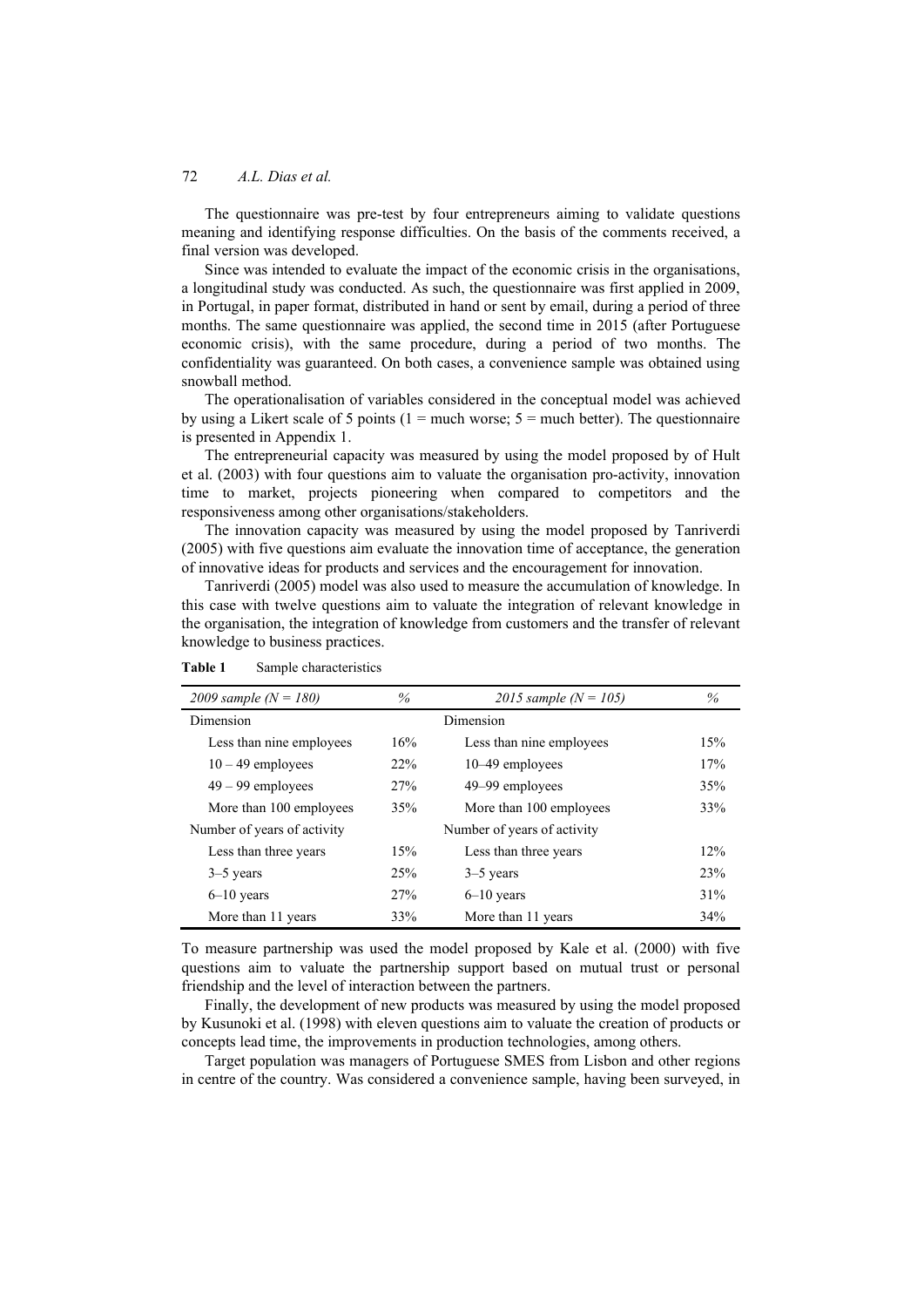the first stage (2009) 180 respondents and, in the second (2015) 105. The sample characteristics are presented in Table 1.

#### **4 Results and discussion**

We have started by verifying correlations before the crisis (Table 2). We find that entrepreneurial capability and knowledge accumulation are significantly correlated with new product development performance. Considering the before crisis scenario, this supports the hypothesis 1 and 3, considering that firms with better entrepreneurial capability and knowledge accumulation have higher new product development performance. Observing the entrepreneurial capability, our findings are in line with those from Zott and Amit's (2007) regarding the entrepreneurship scroll in new product development and the implementation of innovative production methods. Findings on the positive interaction effects of knowledge accumulation are coherent with those from Crossan et al. (1999) that innovative practices are central both for knowledge exploration and exploitation.

However, in our findings, is in evidence that innovation capability and alliances are not correlated with new product development before the crisis, not supporting our hypothesis 2 and 4. These findings are distinctive from those of Macher and Mowery (2009) and may reflect the individualistic way of doing business in most Portuguese SME's.

|                                           | $\ddot{X}$ | <b>The</b><br>s.d. | $\boldsymbol{A}$ | Entrepreneurial<br>capability | Innovation<br>capability | Knowledge<br>accumulation | Alliances<br>team |
|-------------------------------------------|------------|--------------------|------------------|-------------------------------|--------------------------|---------------------------|-------------------|
| New product<br>development<br>performance | 3.64       | 0.49               | 0.87             | $21**$                        | .04                      | $.24**$                   | .03               |
| Entrepreneurial<br>capability             | 3.4        | 0.56               | 0.8              |                               | $.52**$                  | $.47**$                   | .12               |
| Innovation<br>capability                  | 3.4        | 0.51               | 0.77             |                               |                          | $.48**$                   | $.04*$            |
| Knowledge<br>accumulation                 | 3.3        | 0.53               | 0.94             |                               |                          |                           | $.16*$            |
| Alliances team                            | 3.2        | 0.52               | 0.84             |                               |                          |                           |                   |

**Table 2** Descriptive statistics and correlation matrix (before crisis)

Note:  $*p < 0.05$  and  $**p < 0.001$  (two-tailed Fisher's test).

Results obtained during the economic crisis are shown in Table 3. Unlike before crisis, we find that all constructs are significantly correlated with new product development performance. Furthermore, during the economic crisis, SME's have developed better capabilities in the four areas, supporting our hypothesis 1, 2, 3 and 4.

This improvement of organisational capabilities (before/during the economic crisis) suggests a greater dynamism in a context of uncertainty as referred Chadwick and Dabu (2009). Results demonstrate a higher level of entrepreneurship that will contribute positively to the identification and exploitation of business opportunities. Also, improves the capacity of responding to the development of operational capabilities, with a much higher flexibility than before crisis context.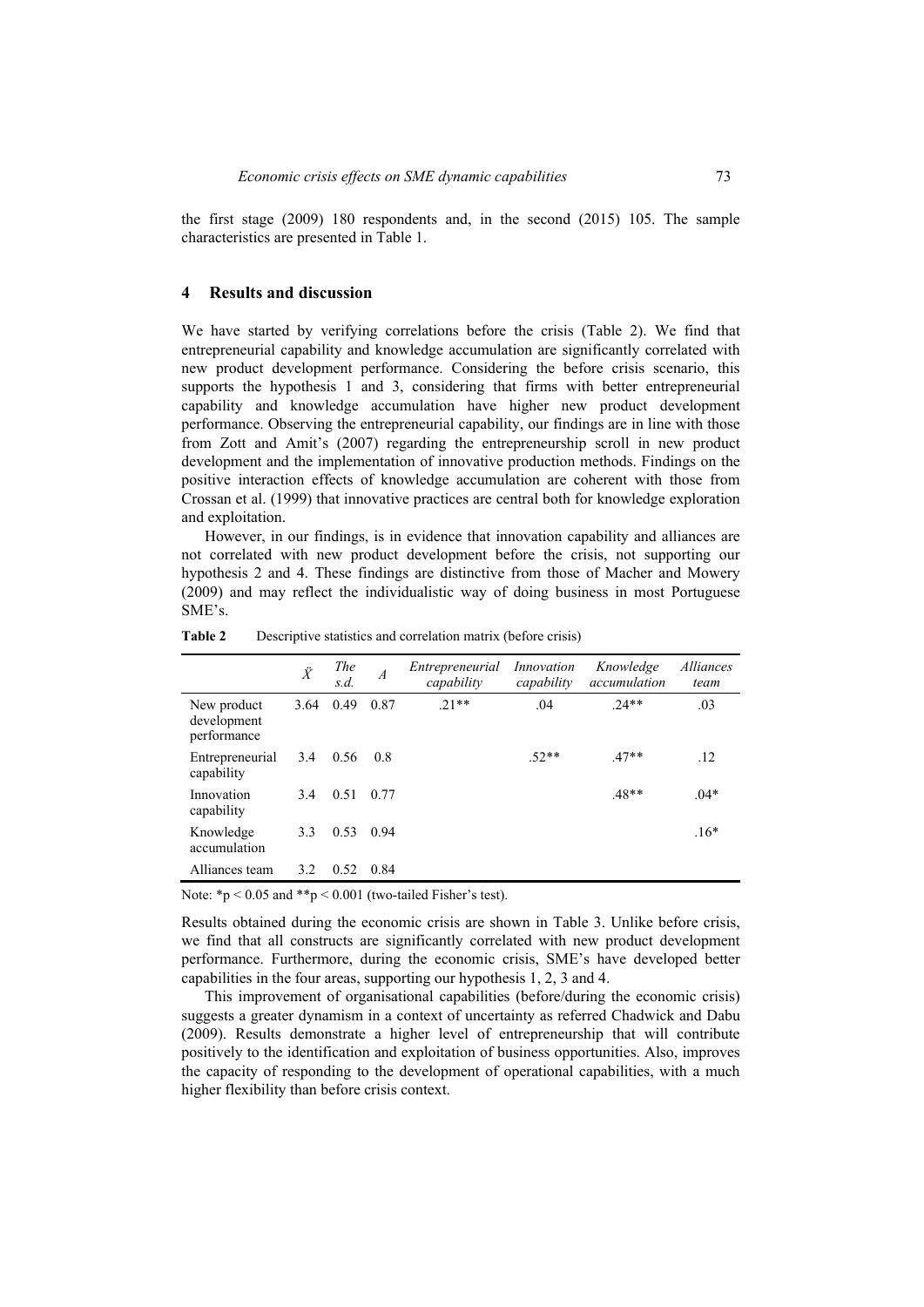The role of innovation is also higher, suggesting a major focus, mainly, at the organisational structure and responsiveness, levels. As referred by Stadler et al. (2013), a more agile and flexible structure allows obtain best results in contexts of constant change, take advantage of new market opportunities and overcome existing barriers placed to innovation.

Results are significant regarding the role of alliances. This is important for SME's since allows the sharing of knowledge and complementarity competencies, that may contribute to the development of unique competitive advantages, difficult to replicate. Results in line with findings from Jiang et al. (2010), Wang and Wei (2007) and Cabanelas et al. (2013).

|                                           | $\ddot{X}$    | <b>The</b><br>s.d. | $\overline{A}$ | Entrepreneurial<br>capability | Innovation<br>capability | Knowledge<br>accumulation | <i>Alliances</i><br>team |
|-------------------------------------------|---------------|--------------------|----------------|-------------------------------|--------------------------|---------------------------|--------------------------|
| New product<br>development<br>performance | 3.5           | 0.8                | 0.98           | $.77**$                       | $.76**$                  | $73**$                    | $.66**$                  |
| Entrepreneurial<br>capability             | $3.5^{\circ}$ | 0.84               | 0.89           |                               | $.82**$                  | $.66**$                   | $.69**$                  |
| Innovation<br>capability                  | 3.5           | 0.82               | 0.91           |                               |                          | $.66**$                   | $.68*$                   |
| Knowledge<br>accumulation                 | 3.3           | 0.85               | 0.97           |                               |                          |                           | $.60**$                  |
| Alliances team                            | 3.3           | 0.8                | 0.98           |                               |                          |                           |                          |

**Table 3** Descriptive statistics and correlation matrix (during crisis)

Note: \*p < 0.05 and \*\*p < 0.001 (two-tailed Fisher's test).

|                | Entrepreneurial<br>capability |           | Innovation<br>capability |           | Knowledge<br>accumulation |           | Alliances team           |           |
|----------------|-------------------------------|-----------|--------------------------|-----------|---------------------------|-----------|--------------------------|-----------|
|                | <b>Before</b>                 | During    | <b>Before</b>            | During    | <i>Before</i>             | During    | <b>Before</b>            | During    |
|                | $0.77***$                     | $0.21***$ |                          | $0.76***$ | $0.73***$                 | $0.24***$ |                          | $0.66***$ |
|                | (0.05)                        | (0.08)    | -                        | (0.05)    | (0.06)                    | (0.09)    | -                        | (0.07)    |
| Constant       | $2.95***$                     | $0.96***$ |                          | $0.91***$ | $0.75***$                 | $2.86***$ |                          | $1.47***$ |
|                | (0.29)                        | (0.17)    |                          | (0.17)    | (0.22)                    | (0.3)     |                          | (0.23)    |
| R <sub>2</sub> | 0.03                          | 0.59      | $\overline{\phantom{0}}$ | 0.58      | 0.53                      | 0.05      | -                        | 0.44      |
| F test         | 4.76                          | 223,03    | $\overline{\phantom{0}}$ | $-220.82$ | 157.74                    | 6.11      | $\overline{\phantom{0}}$ | 72.97     |

**Table 4** Results of regression analyses (before / during economic crisis)

Notes: Smr regression coefficients are shown in the table. Standard deviations are in parentheses. \*\*\*p < 0.01 (two-tailed Fisher's test).

By applying regression analyses, we were able to verify significant differences before and after the economic crisis (Table 4). With the economic crisis, SME's have developed a greater effectiveness in the use of their capacities. These suggest the validation of hypothesis 5.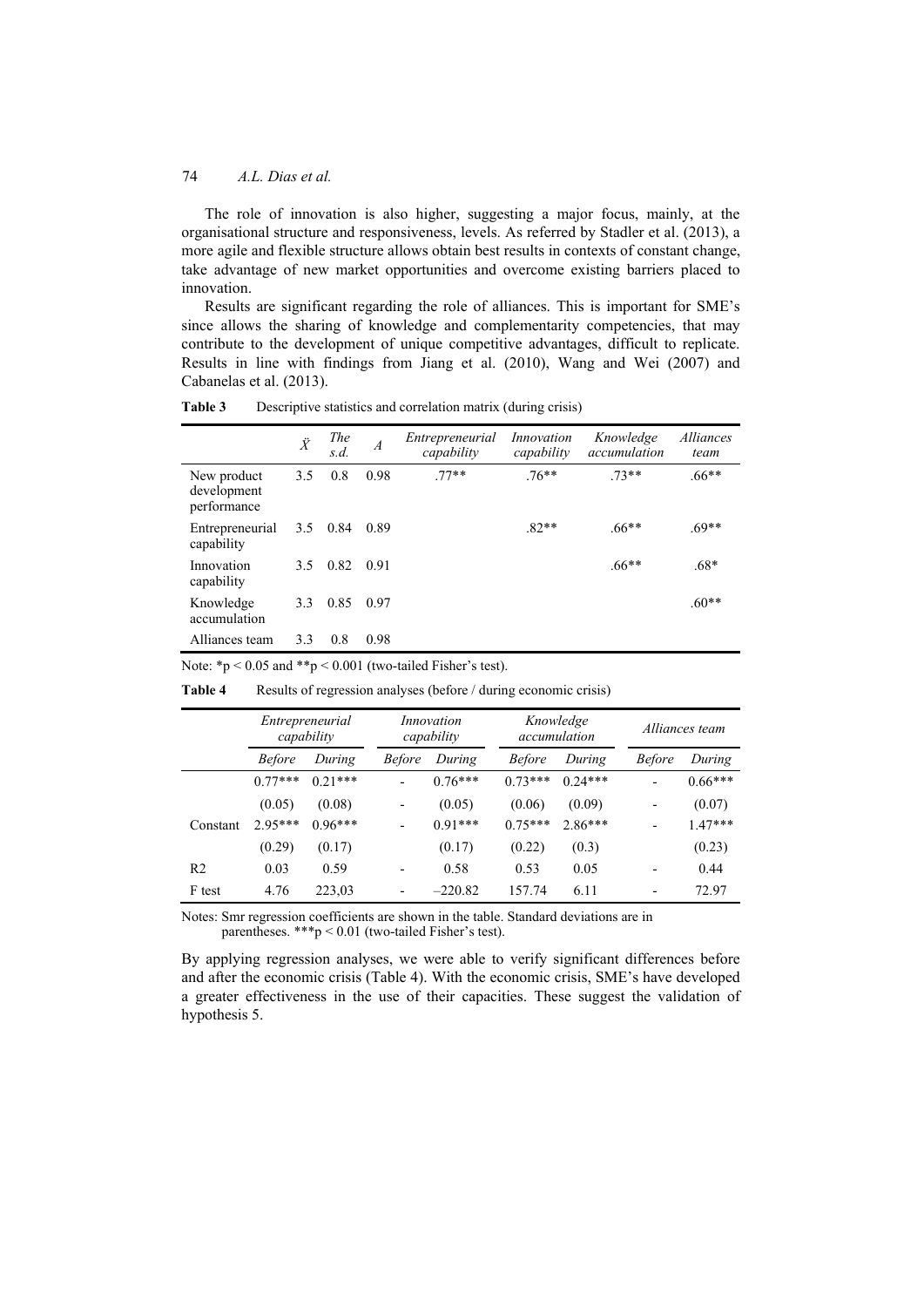#### *5.1 Theoretical contributions*

This research proposes new contributions to the theory. There are limited recent studies on this subject that consider the recent economic crisis and a before/during crisis comparative analysis.

The differences found when analysing the two samples are relevant. Before the crisis was observed a greater concentration of the studied capacity on mean values, a reality less evident during the crisis, when organisations with smaller capacities when with partnerships with others, generate superior capabilities.

Important conclusions are also obtained by the hypotheses verification. We propose evidence regarding the variables articulation and how they contribute to new products development capacities. The results showed that during the crisis, SME's are more focused on the use of its resources and capabilities, probably, due to the less effectiveness of existing strategies to face adversity, declining in demand and the increase of taxation.

In particular was verified that the innovation capacity and the establishment of partnerships, began to have an influence on the ability to develop new products, not happening before the crisis. Also, the increase of the entrepreneurial spirit and accumulation of knowledge on new product development wasn't due to higher investments, but to the improvement, in the way, these capabilities were used. The average values obtained were not very different in the two samples, however, when we analysed the B value in the regressions analysis, is verified a significant increase in the influence of independent variables on the ability to develop new products.

From the theoretical framework used – dynamic capacities – this study verifies that SME's were able to reformulate features and capabilities in order to become more objective and effective in investments, becoming more dynamic and responsive in contexts of economic crisis.

#### *5.2 Managerial implications*

Results show that during economic crisis organisations have become more objective on the use of their capabilities, in particular the ones related to entrepreneurship, innovation, and knowledge accumulation. Also, the development of partnerships is considered to be important in the strategic planning, especially as may contribute to foster innovation and improving new product development processes.

As such, strategic formulation should incorporate both formal and informal mechanisms fostering a more innovative and entrepreneurial organisational culture. Simultaneously, the organisational processes should incorporate knowledge accumulation routines. They contribute to reduce organisational dependence of individual knowledge. Furthermore, the external link with partners reinforces knowledge acquisition and accumulation through collective innovation platforms such as open innovation or collaborative design thinking.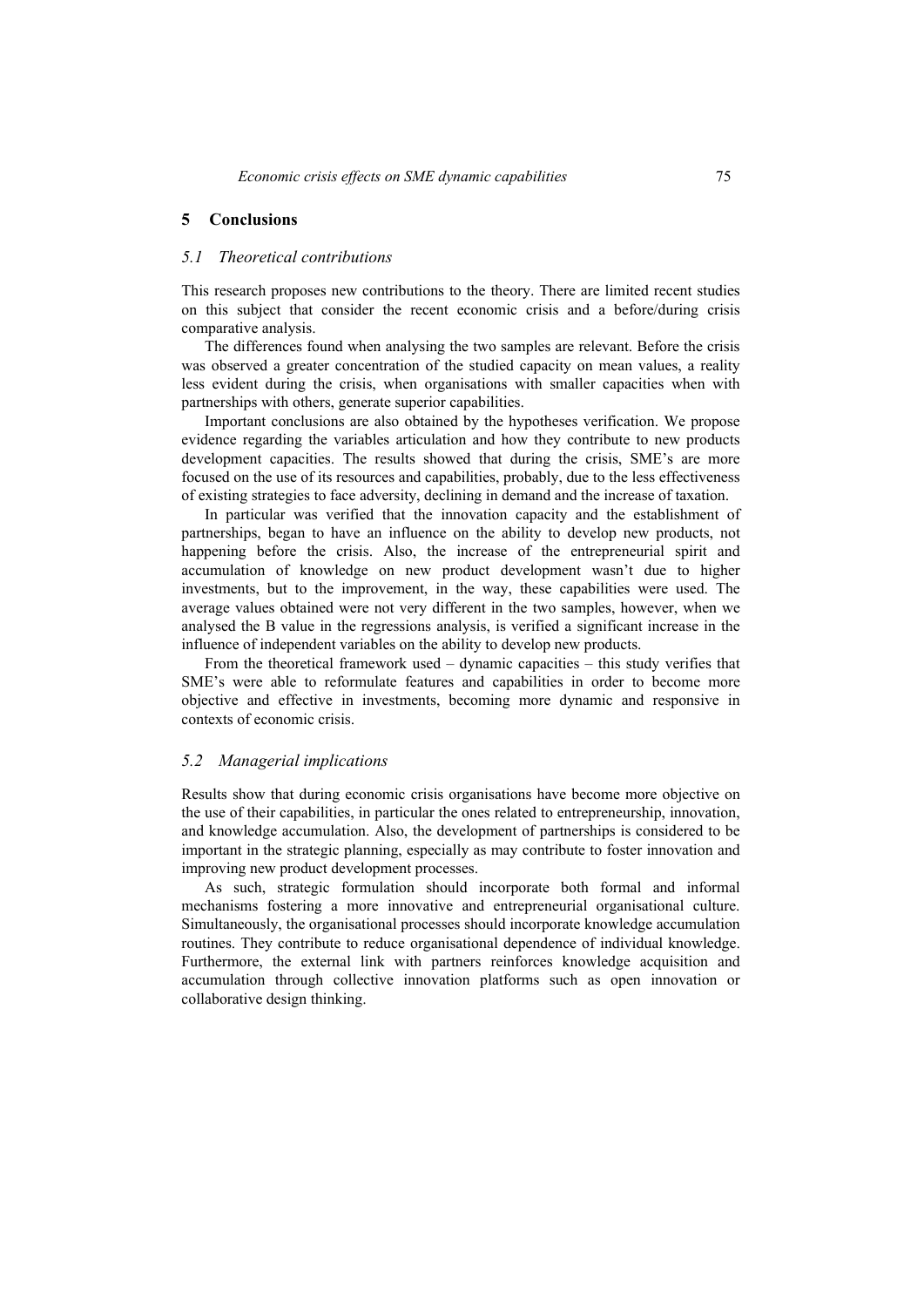## *5.3 Limitations and further research*

The models presented don't aim to explain all the SME's reality. In fact, other independent variables could have been considered as, among others, the capacity to export, strategic planning, marketing or organisational capacity. We know, not empirically, that these variables are referred as gaps to fulfil in SMES and it would be highly relevant to bring evidence on these. Also, despite the sample have reached a reasonable number of responses, there are limitations regarding the generalisation of the results.

For future research, will be relevant to have a fine-tuning analysis by sector of activity, findings in this study may vary from the sector of activity, and test the model with a larger sample.

#### **References**

- Aime, F., Johnson, S., Ridge, J.W. and Hill, A.D. (2010) 'The routine may be stable but the advantage is not: competitive implications of key employee mobility', *Strat. Mgmt. J*., Vol. 31, No. 1, pp.75–87.
- Allred, C.R., Fawcett, S.E., Wallin, C. and Magnan, G.M. (2011) 'A dynamic collaboration capability as a source of competitive advantage', *Decision Sciences*, Vol. 42, No. 1, pp.129–161.
- Ambrosini, V., Bowman, C. and Collier, N. (2009) 'Dynamic capabilities: an exploration of how firms renew their resource base', *British Journal of Management*, Vol. 20, pp.S9–S24.
- Antonioli, D., Bianchi, A., Mazzanti, M., Montresor, S. and Pini, P. (2010) 'Economic crisis and innovation strategies. Evidence from Italian firm-level date', *Universitã degli Studi di Ferrara*, Quaderno 2.
- Archibugi, D., Filippetti, A. and Frenz, M. (2013) 'Economic crisis and innovation: is destruction prevailing over accumulation?', *Research Policy*, Vol. 42, No. 2, pp.303–314. DOI: 10.1016/ j.respol.2012.07.002.
- Barney, J. (1991) 'Firm resources and sustained competitive advantage', *Journal of Management*, Vol. 17, No. 1, pp.99–120, DOI: 10.1177/014920639101700108.
- Barreto, I. (2009) 'Dynamic capabilities: a review of past research and an agenda for the future'. *Journal of Management*, Vol. 36, No. 1, pp.256–280.
- Bates, K. and Flynn, E. (1995) 'Innovation history and competitive advantage: a resource-based view analysis of manufacturing technology innovations', *Academy Of Management Proceedings*, Vol. 1995, No. 1, pp.235–239.
- Blome, C., Schoenherr, T. and Rexhausen, D. (2013) 'Antecedents and enablers of supply chain agility and its effect on performance: a dynamic capabilities perspective', *International Journal of Production Research*, Vol. 51, No. 4, pp.1295–1318.
- Cabanelas, P., Omil, J. and Vázquez, X. (2013) 'A methodology for the construction of dynamic capabilities in industrial networks: the role of border agents', *Industrial Marketing Management*, Vol. 42, No. 6, pp.992–1003.
- Chadwick, C. and Dabu, A. (2009) 'Human resources, human resource management, and the competitive advantage of firms: toward a more comprehensive model of causal linkages', *Organization Science*, Vol. 20, No. 1, pp.253–272, http://dx.doi.org/10.1287/orsc.1080.0375.
- Chaharbaghi, K. and Lynch, R. (1999) 'Sustainable competitive advantage: towards a dynamic resource‐based strategy', *Management Decision*, Vol. 37, No. 1, pp.45–50.
- Chiva, R. (2005) 'Organizational learning and organizational knowledge: towards the integration of two approaches', *Management Learning*, Vol. 36, No. 1, pp.49–68, http://dx.doi.org/10.1177/ 1350507605049906.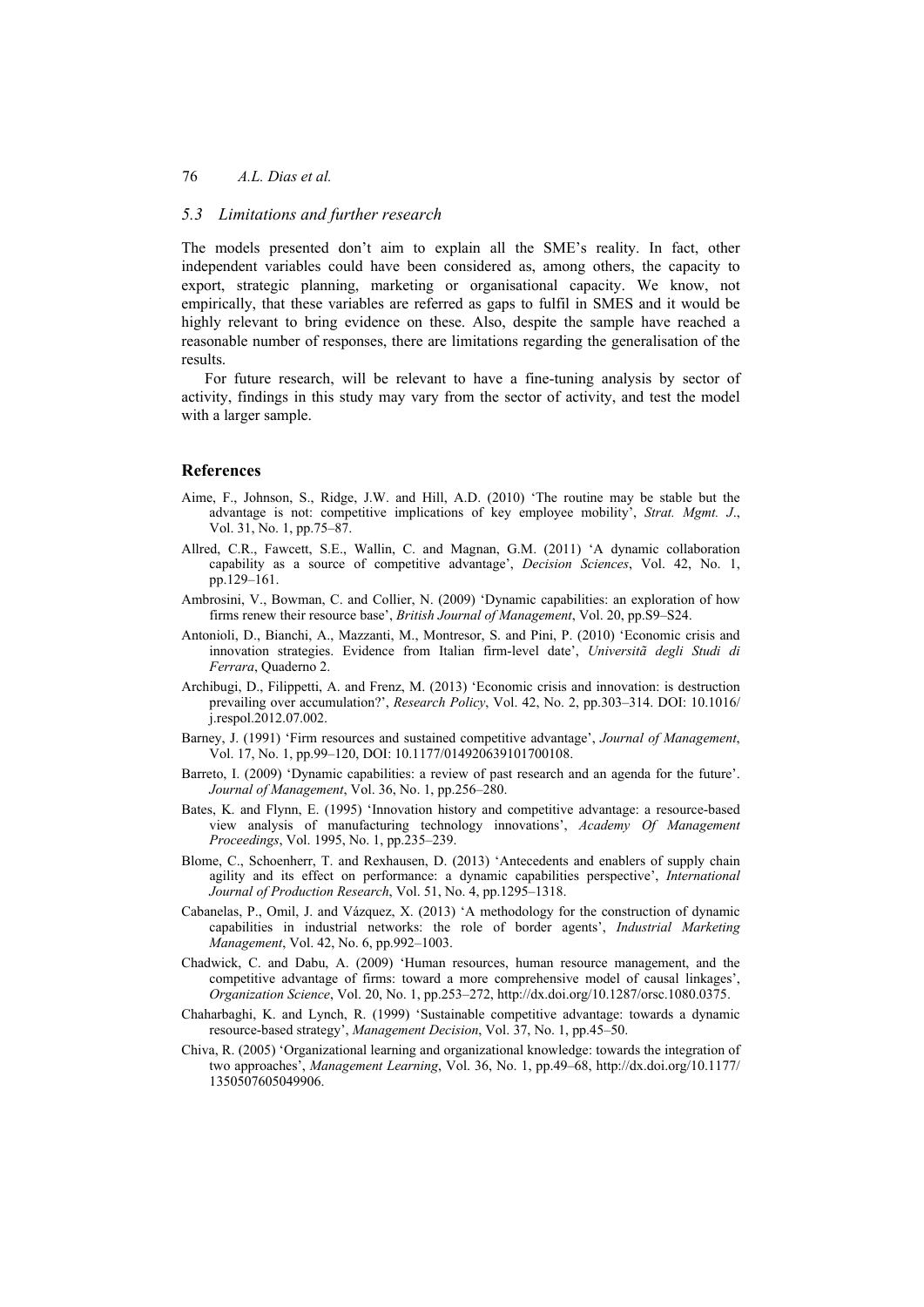- Crossan, M., Lane, H. and White, R. (1999) 'An organizational learning framework: from intuition to institution', *Academy of Management Review*, Vol. 24, No. 3, pp.522–537.
- Cui, A., Calantone, R. and Griffith, D. (2010) 'Strategic change and termination of interfirm partnerships', *Strat. Mgmt. J.*, Vol. 32, No. 4, pp.402–423.
- Dabu, A. (2008) *Strategic Human Resources Management: Between the Resource-based View of the Firm and an Entrepreneurship Approach*, Mercatus Center, George Mason University, Fairfax, VA.
- Danneels, E. (2008) 'Organizational antecedents of second-order competences', *Strat. Mgmt. J.*, Vol. 29, No. 5, pp.519–543.
- Davidsson, P. and Honig, B. (2003) 'The role of social and human capital among nascent entrepreneurs', *Journal of Business Venturing*, Vol. 18, No. 3, pp.301–331.
- DeSarbo, W., Di Benedetto, C., Jedidi, K. and Song, M. (2006) 'Identifying sources of heterogeneity for empirically deriving strategic types: a constrained finite-mixture structural-equation methodology', *Management Science*, Vol. 52, No. 6, pp.909–924.
- Eisenhardt, K. and Martin, J. (2000) 'Dynamic capabilities: what are they?', *Strat. Mgmt. J.*, Vol. 21, Nos. 10–11, pp.1105–1121.
- Filippetti, A. and Archibugi, D. (2011) 'Innovation in times of crisis: national systems of innovation, structure, and demand', *Research Policy*, Vol. 40, No. 2, pp.179–192.
- Glattstein, D. and Lei, J.S. (2014) 'The positive effect of the financial crisis on the dynamic capabilities of international intermediaries', *Nankai Business Review International*, Vol. 5, No. 1, pp.70–94.
- Grant, R. (1991) 'The resource-based theory of competitive advantage: implications for strategy formulation', *California Management Review*, Vol. 33, No. 3, pp.114–135.
- Grewal, R. and Slotegraaf, R. (2007) 'Embeddedness of organizational capabilities', *Decision Sciences*, Vol. 38, No. 3, pp.451–488.
- Haas, M. and Hansen, M. (2004) 'When using knowledge can hurt performance: the value of organizational capabilities in a management consulting company', *Strat. Mgmt. J.*, Vol. 26, No. 1, pp.1–24.
- Helfat, C. and Peteraf, M. (2009) 'Understanding dynamic capabilities: progress along a developmental path', *Strategic Organization*, Vol. 7, No. 1, pp.91–102.
- Hoskisson, R., Covin, J., Volberda, H. and Johnson, R. (2011) 'Revitalizing entrepreneurship: the search for new research opportunities', *Journal of Management Studies*, Vol. 48, No. 6, pp.1141–1168.
- Hult, G., Snow, C. and Kandemir, D. (2003) 'The role of entrepreneurship in building cultural competitiveness in different organizational types', *Journal of Management*, Vol. 29, No. 3, pp.401–426.
- Jiang, R., Tao, Q. and Santoro, M. (2010) 'Alliance portfolio diversity and firm performance', *Strat. Mgmt. J.*, Vol. 31, No. 10, pp.1136–1144.
- Kale, P., Singh, H. and Perlmutter, H. (2000) 'Learning and protection of proprietary assets in strategic alliances: building relational capital', *Strat. Mgmt. J.*, Vol. 21, No. 3, pp.217–237.
- Kanerva, M. and Hollanders, H. (2009) *The Impact of the Economic Crisis on Innovation*, INNO Metrics Thematic Paper, European Commission, DG Enterprise, Brussels.
- Kraatz, M. and Zajac, E. (2001) 'How organizational resources affect strategic change and performance in turbulent environments: theory and evidence', *Organization Science*, Vol. 12, No. 5, pp.632–657.
- Kusunoki, K., Nonaka, I. and Nagata, A. (1998) 'Organizational capabilities in product development of Japanese firms: a conceptual framework and empirical findings', *Organization Science*, Vol. 9, No. 6, pp.699–718.
- Macher, J. and Mowery, D. (2009) 'Measuring dynamic capabilities: practices and performance in semiconductor manufacturing', *British Journal of Management*, Vol. 20, pp.S41–S62.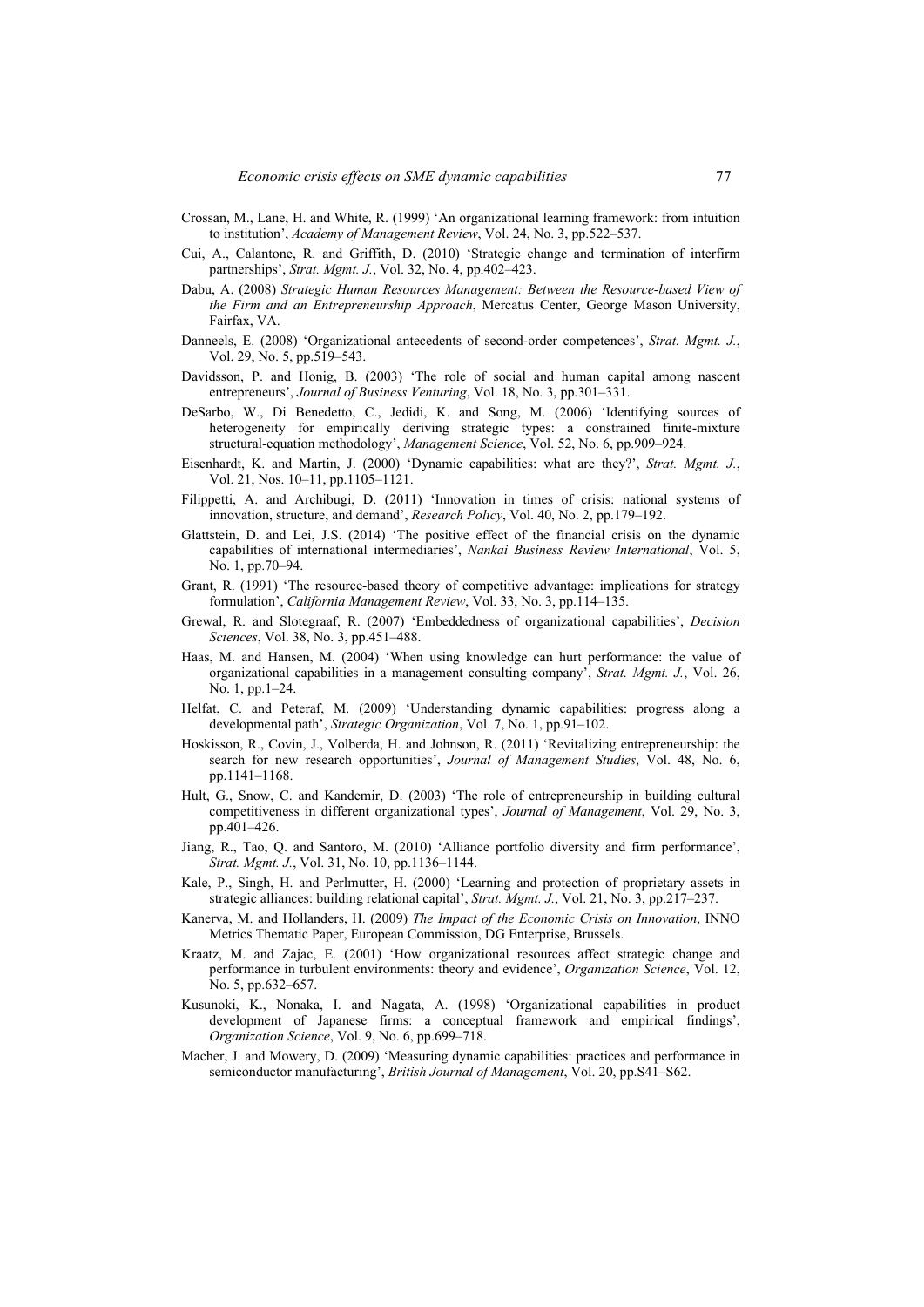- Madhok, A. and Tallman, S. (1998) 'Resources, transactions and rents: managing value through interfirm collaborative relationships', *Organization Science*, Vol. 9, No. 3, pp.326–339.
- Makadok, R. (2001) 'Toward a synthesis of the resource-based and dynamic-capability views of rent creation', *Strat. Mgmt. J.*, Vol. 22, No. 5, pp.387–401.
- Newey, L. and Zahra, S. (2009) 'The evolving firm: how dynamic and operating capabilities interact to enable entrepreneurship', *British Journal of Management*, Vol. 20, pp.S81–S100.
- Oliver, C. and Holzinger, I. (2008) 'The effectiveness of strategic political management: a dynamic capabilities framework', *Academy of Management Review*, Vol. 33, No. 2, pp.496–520.
- Pavitt, K. (2005) 'Innovation Process', in Fagerberg, J., Mowery, D.C. and Nelson, R. (Eds.): *The Oxford Handbook of Innovation*, 1st ed., Oxford University Press, Oxford.
- Powell, T. (1992) 'Research notes and communications strategic planning as competitive advantage', *Strat. Mgmt. J.*, Vol. 13, No. 7, pp.551–558.
- Prahalad, C.K. and Hamel G. (1990) 'The core competence of the corporation', *Harvard Business Review*, Vol. 3, pp.79–91.
- Santoro, M. and Chakrabarti, A. (2002) 'Firm size and technology centrality in industry university interactions', *Research Policy*, Vol. 31, No. 7, pp.1163–1180.
- Shane, S. and Venkataraman, S. (2000) 'The promise of enterpreneurship as a field of research', *The Academy of Management Review*, Vol. 25, No. 1, p.217.
- Sirmon, D., Hitt, M. and Ireland, R. (2007) 'Managing firm resources in dynamic environments to create value: looking inside the black box', *Academy of Management Review*, Vol. 32, No. 1, pp.273–292.
- Stadler, C., Helfat, C. and Verona, G. (2013) 'The impact of dynamic capabilities on resource access and development', *Organization Science*, Vol. 24, No. 6, pp.1782–1804.
- Stevenson, H.H. and Jarillo, J.C. (1990) 'The paradigm of entrepreneurship: entrepreneurial management', *Strategic Management Journal*, Vol. 11, No. 4, pp.17–27.
- Tanriverdi, H. (2005) 'Information technology relatedness, knowledge management capability, and performance of multibusiness firms', *MIS Quarterly*, Vol. 29, No. 2, pp.311–334.
- Teece, D.J. (2007) 'Explicating dynamic capabilities: the nature and microfoundations of (sustainable) enterprise performance', *Strategic Management Journal*, Vol. 28, No. 13, pp.1319–1350.
- Teece, D.J., Pisano, G. and Shuen, A. (1997) 'Dynamic capabilities and strategic management', *Strategic Management Journal*, Vol. 18, No. 7, pp.509–533.
- Tsai, W. (2002) 'Social structure of 'coopetition' within the multiunit organization: coordination, competition, and intraorganizational knowledge sharing', *Organization Science*, Vol. 13, No. 2, pp.179–190.
- Wang, E.T. and Wei, H.L. (2007) 'Interorganizational governance value creation: coordinating is information visibility and flexibility in supply chains', *Decision Sciences*, Vol. 38, No. 4, pp.647–674.
- Wernerfelt, B. (1984) 'The resource-based view of the firm', *Strategic Management Journal*, Vol. 5, No. 2, pp.171–180.
- Williamson, O.E. (1999) 'Strategy research: governance and competence perspective', *Strategic Management Journal*, Vol. 20, N. 12, pp.1087–1108.
- Winter, S.G. (2003) 'Understanding dynamic capabilities', *Strategic Management Journal*, Vol. 24, No. 10, pp.991–995.
- Wright, P.M., McMahan, G.C. and McWilliams, A. (1994) 'Human resources and sustained competitive advantage: the resource-based perspective', *International Journal of Human Resource Management*, Vol. 5, No. 2, pp.301–326.
- Yang, T.K. and Hsieh, M.H. (2013) 'Case analysis of capability deployment in crisis prevention and response', *International Journal of Information Management*, Vol. 33, No. 2, pp.408–412.
- Zahra, S.A. and George, G. (2002) 'Absorptive capacity: the review, reconceptualization, and extension', *Academy of Management Review*, Vol. 27, No. 2, pp.185–203.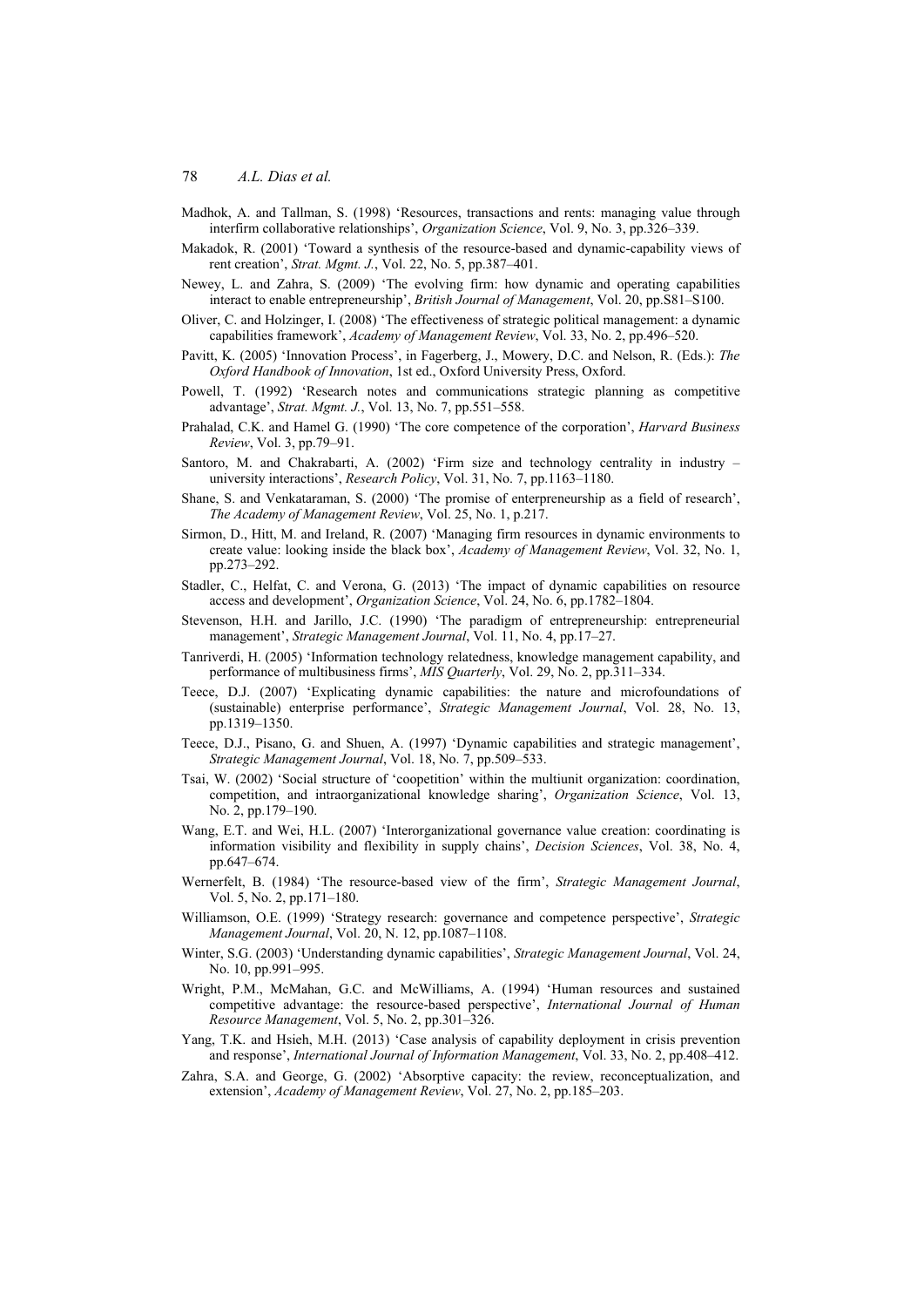- Zahra, S.A., Sapienza, H.J. and Davidsson, P. (2006) 'Entrepreneurship and dynamic capabilities: the review, model and research agenda', *Journal of Management Studies*, Vol. 43, No. 4, pp.917–955.
- Zollo, M. and Winter, S.G. (2002) 'Deliberate learning and the evolution of dynamic capabilities', *Organization Science*, Vol. 13, No. 3, pp.339–351.
- Zott, C. and Amit, R. (2007) 'Business model design and the performance of entrepreneurial firms', *Organization Science*, Vol. 18, No. 2, pp.181–199.

## **Appendix 1**

#### *Questionnaire items*

- A Product development
	- 1 Ability to develop new products/services
	- 2 Development of new products/services to contribute toward investment in R&D projects ...
	- 3 Studies of the creation of new products/services ......
	- 4 Successful launches of new products/services .................................................
	- 5 The development effectiveness of products/services to meet the needs of customers .........
- B Entrepreneurship
	- 1 Responsiveness among other organisations/stakeholders ....................................
	- 2 Speed in the introduction of new products and services in the market
	- 3 Proactiveness in projects of high risk .......
	- 4 Degree of initiative in efforts to optimise the possibility to explore new opportunities ....
- C Innovation
- 1 Rapid acceptance of technical innovations, based on the search results
- 2 Constant generation innovative ideas for products and services
- 3 Rapid uptake of innovation in the management of programs/projects
- 4 Penalising people for new ideas that do not work
- 5 Encouragement of innovation
- D The accumulation of knowledge
	- 1 Creation of skills and operational knowledge and R&D applicable in various business units (BU)
	- 2 Transfer of operational knowledge and R&D relevant applicable in various UN
	- 3 Integration of and operational knowledge of relevant R&D of several UN so as to create new products/services
	- 4 Change of operational policies and R&D based on lessons learned in other UN